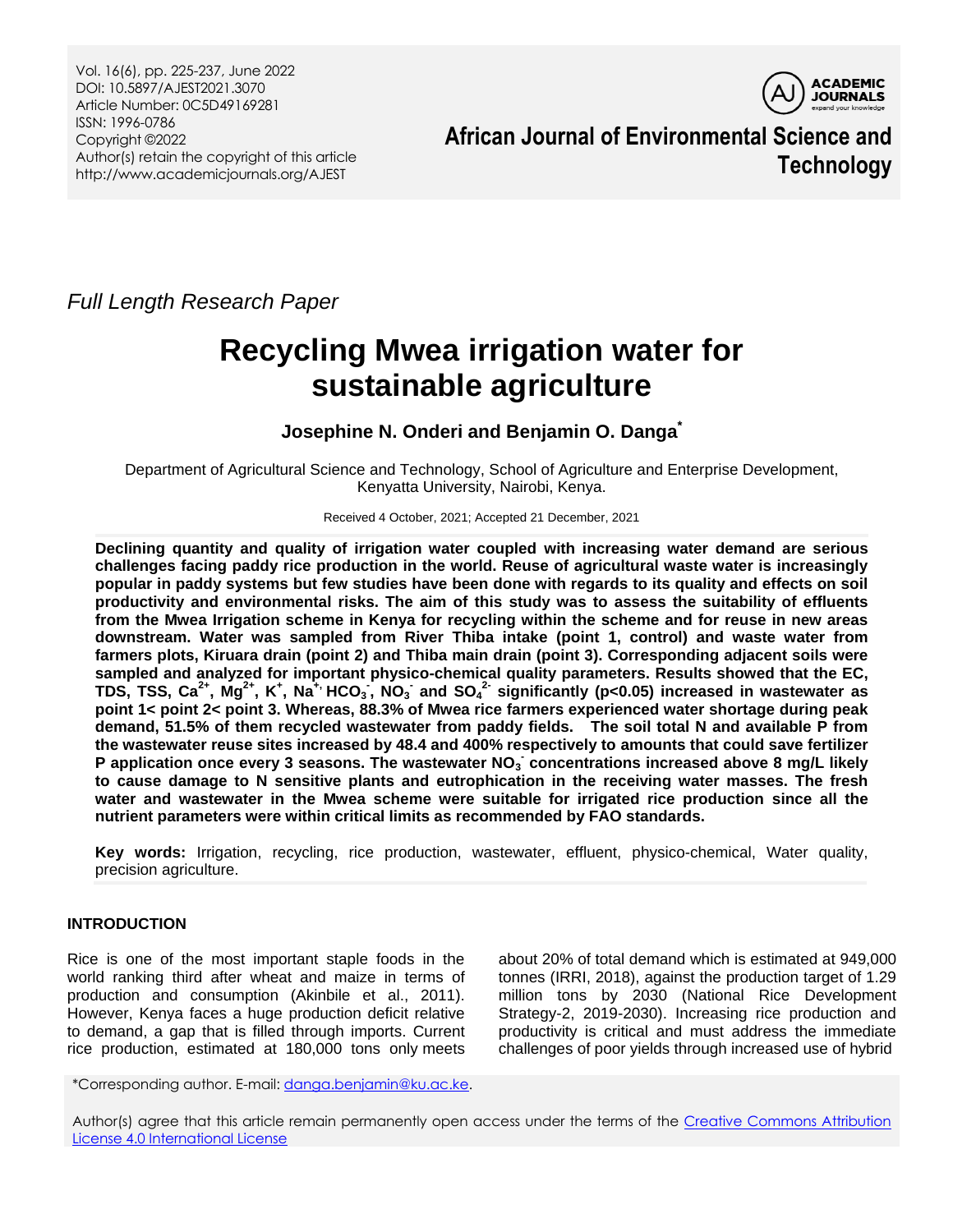rice, availability and quality of irrigation water, inefficient land and water use management, and low technology outlay (Atera et al., 2018).

Water scarcity is a major threat to irrigation development and the achievement of sustainable development goals, particularly in sub Saharan Africa. However, about 75% of total world rice output is produced under irrigation and this puts pressure on available freshwater resources (FAO, 2017). The major causes of global water scarcity include climate change; rapid population and economic growth; increased demands for irrigation water; increased demands for urban water; trans-boundary conflicts; and competitions between sectors such as agriculture, industry and energy and, matters relating to environmental protection (Bigas (Ed.), (2012) and Rogers (2004)). In 2012, UNEP identified Kenya to be among the countries likely to run short of water in the next 25 years (UNEP, 2012). Rice cultivation is one of the main crops feeding the global population and requires plenty of water for its effective growth.

According to Kuria (2004), the worst problem facing Mwea rice farmers was competition for and unavailability of irrigation water cited by 72.1% of farmer respondents. Nevertheless, wastewater has been extensively used in agriculture in many parts of the world to bridge the shortfall of freshwater for irrigation. Several such sources including surface and subsurface agriculture drainage water, storm runoff, sewage effluent and industrial wastewater recycling have been widely studied and used (Hettiarachchi and Ardakanian, 2016).

Wastewater arising from irrigation schemes vary in quality from effluent derived from domestic sources or industrial wastewater arising from urban areas. Whereas much work has been done on the latter around the world, very little research has been conducted on agricultural wastewater reuse particularly in water-scarce developing countries like Kenya. Work by Zulu et al. (1996) observed that agricultural water reuse supplemented the paddy water supply, and supplied up to 15% of the total irrigation water supply. Apart from meeting the water needs at peak demand periods, water reuse is a quickresponse water supply solution during dry spells, increasing both the water reliability and crop security. However, research on the quality of wastewater and suitability for reuse on the paddy systems, rice land ecosystem and crop performance are conflicting and site specific, affected by the level of management and inputs applied and therefore inconclusive. For example, while Dong and Watanabe (2017), Ortega et al. (2001), Yoon et al. (2001), Hussain et al. (2002), Thu (2001) and Singh and Agrawal (2012) found that wastewater irrigation mainly increased rice yield by 10-50% with less amount of fertilizers due to nutrients, and improved soil structure by organic matters in wastewater, WHO (2006) and Nyomora (2015) did not observe such soil and yield increases and in contrast, found that wastewater irrigation applied with N‐P‐K fertilizer depressed the yield

potential to 3.2 times of that obtained without its application and that high salt contents in wastewater was a potential hazard and eroded the soil structure resulting in less productivity. Furthermore, under wastewater irrigation, proper agronomic and water management practices were required to improve crop yields, safeguard the environment against pollution and increase value of fertilizer saved (Singh and Agrawal, 2012), and to reduce potential of contamination with microbes, heavy metals and organic toxic compounds in wastewater (Dong and Wanatabe, 2017).

The Mwea irrigation scheme is the largest in Kenya producing approximately 80% of paddy rice, on 26000 acres under irrigation and with a potential to increase this scheme by a further 10,000 acres. However, this is constrained by lack of sufficient water (NIA, 2020; Kuria 2004) where approximately 88.3% of the farmers experience water shortages during rice cultivation (Onderi, 2016). In spite of strong research evidence that agricultural effluent irrigation can make a significant contribution in reducing water demand, especially during peak demand periods, improving soil condition and crop yields, and reducing the amount of pollutant discharged into our waterways to protect the environment and public health, the quality of effluent from Mwea irrigation scheme is not known despite a majority of the smallholder farmers already using it. Hence there is need to assess its suitability for irrigation. The authors hypothesized that physico-chemical parameters of irrigation water change with intensity of water reuse affecting its quality, and that reuse of the Mwea irrigation scheme effluent affects soil quality and potential for sustainable rice farming. Therefore, our objective was to assess farmers' awareness on the effects of the quality of irrigation water on rice production, to determine the physico-chemical properties of Mwea irrigation scheme's water at source (River Thiba) and its irrigation effluents (Kiruara Drain and Thiba Main Drain), to investigate the effect of wastewater reuse on the quality of Mwea soils and rice yields and to assess suitability of the Mwea irrigation scheme effluents for reuse in irrigation in relation to FAO recommendations.

# **MATERIALS AND METHODS**

## **Study area**

This study was carried out in the Mwea Irrigation Scheme, Kirinyaga County, Kenya (Figure 1). The scheme was started in 1956 and has a total potential area of 30,350 acres, of which 26,000 acres have been developed for paddy rice, producing 86% of the total rice grown in Kenya (Muhunyu, 2012). Besides the nucleus region of the scheme, another 5,000 acres of rice are under cultivation in the out-grower region of the scheme bringing the total acreage under rice to 21000 acres.

The nuclear scheme is divided into 5 sections, namely Tebere (T), Mwea (M), Thiba (H), Wamumu (W) and Karaba (K) while the out grower region include areas of Kianugu, Ndekia, Curukia and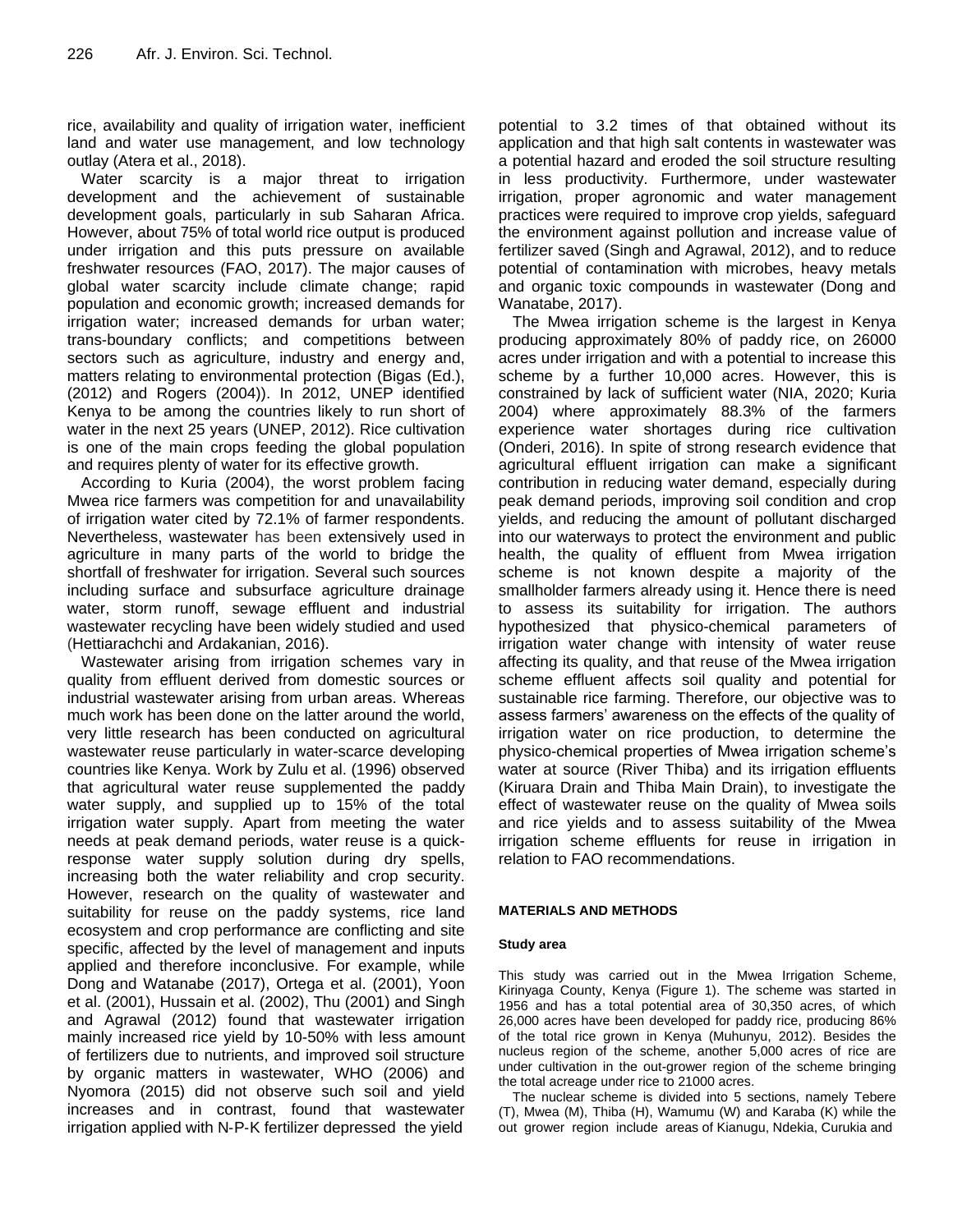

**Figure 1.** Base map of the Mwea rice scheme, Kenya. This map shows the location of Mwea irrigation scheme in relation to the Kenyan Map. In addition, it also shows the area covered by the Scheme (Adapted from Jacob et al., 2006).

Kiamanyeki (Figure 2). The sections are further divided into 70 blocks also known as water management units (WMU) to ease management.

The scheme is served by two main rivers viz: - River Thiba and River Nyamindi which irrigate 80% and 20% of the scheme, respectively (Wendot, 2019 *pers com*). Irrigation water is drawn from the rivers with the help of fixed-intake weirs by gravity and then conveyed and distributed via open unlined channels irrigating various blocks in turns depending on the irrigation schedules and quantities of water available.

## **Research design**

The study employed the comparison of exposed and control site research approach. The control site was taken at the main inlet point of river Thiba (referred to here as point 1), the upper reach of the river which supplies the scheme with fresh irrigation. In contrast, exposed sites were taken in the lower two re-use points namely; Kiruara Drain and at Thiba Main Drain (referred to as points 2 and 3). This experimental approach involved fresh input water (at point 1), wastewater and soil sampling from the three different sites in the scheme followed by laboratory analysis. Non-experimental (Survey) design was also used to determine the existing farm-hold conditions at Mwea irrigation scheme and structured questionnaires administered to collect important information about the farmer

population. Transverse walk and field visits were also undertaken to make any necessary observations such as whether farmers were actually re-using wastewater from paddy fields to accomplish the study.

# **Water sampling and analyses**

Nine water and wastewater samples were collected, three from each of the 3 sites, that is, at the main inlet point of river Thiba (fresh river water, control point 1 treatment), and at two irrigation drainage re-use points namely; Kiruara Drain (treatment, point 2) and at Thiba Main Drain- (treatment, point 3). River Thiba main inlet (point 1) served as the control point since irrigation water was sourced from the river, assumed to be clean and free from contamination while Kiruara Drain and Thiba Main Drain were the first and second re-use points bearing effluents /wastewater from the rice fields.

Sampling was carried out according to APHA et al. (2005)'s recommendations, that is, filtering and use of sterilized bottles which were obtained from the laboratory. Sampling was done once every month, at planting, during the rice vegetative stage (34 days after transplanting) and at the reproductive stage (75 days after transplanting, 2018). Before sampling, the bottles and containers were rinsed thrice with water from the sampling site. .Then three samples of equal volumes were taken from the two edges and at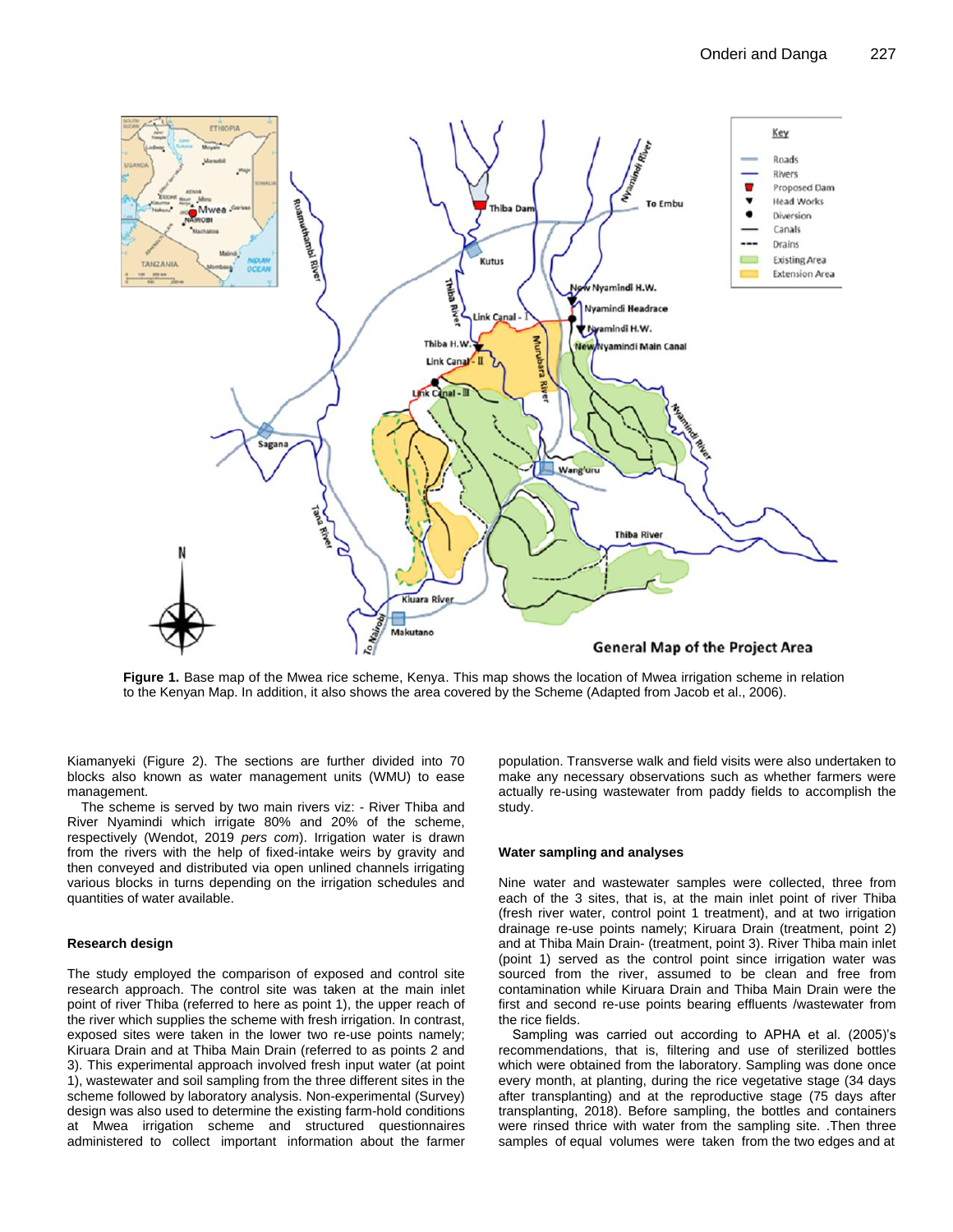

**Figure 2.** Map of Mwea irrigation scheme showing the various sections and blocks (Source: Mwea irrigation Scheme, 2019).

the middle of the canal and mixed to produce a composite sample from which a 500mls representative sample was drawn into labeled containers for subsequent analysis. Immediately after sampling, pH was determined using a portable pH meter; EC and TDS was measured by a portable waterproof multi-range conductivity/TDS meter (Model No: H1-9635) manufactured by Precision Scientific Instruments Corporation, India Mart. The samples were then carried in a cooler box which kept them as cool as possible without freezing to minimize the potential for volatilization or bio-degradation (Jayalakshmi et al., 2011), and immediately taken to the Government chemist laboratory in Nairobi within 3 hours. In the lab, the samples were acidified with nitric acid to a pH below 2.0 to minimize precipitation and adsorption of certain cations to container walls. Whenever immediate analysis was not possible, the samples were stored at 4°C according to Jayalakshmi et al. (2011). Each sample was analyzed in triplicate giving each parameter 27 sets of results whose mean and standard errors were determined at 95% confidence limit.

The water and wastewater parameters measured for overall water quality assessment included:- pH, Electrolytic conductivity (EC), Total Dissolved Solids (TDS), Total Suspended Solids (TSS), Calcium, Magnesium, Sodium, Potassium, Bicarbonates, sulphates and Nitrates. These parameters were determined using standard procedures as described by ALPHA (1998). The results were used to compute sodium adsorption ration (SAR) and further compared with FAO irrigation water quality standards.

SAR was calculated using the formula, Equation 1 below:

$$
S.A.R = \frac{Na^{+}}{\sqrt{\frac{1}{2}(Ca^{2+} + Mg^{2+})}}
$$
\n(1)

Source: Ayers and Westcott (1985)

Where: SAR – is the sodium adsorption ratio, a measure of the

amount of sodium (Na) relative to calcium (Ca) and magnesium (Mg) in the water extract from saturated soil paste.

#### **Soil sampling and pre-treatment**

Soil samples were drawn from 3 sites adjacent and corresponding to the water sampling points described above. The soil sampling sites were: at the Mwea irrigation agricultural development (MIAD) farm (point 1) which receives water directly from river Thiba intake and is the first field to be irrigated; point 2 was at Curukia block the first farm which receives its irrigation water from Kiruara Drain, and site 3 was at Mwea GK Prison farm which basically utilizes water which has passed through several fields before exiting back to river Thiba. Soil samples were taken at the end of the rice growing season for analysis of soil pH, Electrical conductivity, and total organic carbon, Total Nitrogen, Phosphorous, Calcium, Sodium and Magnesium.

From each of the 3 sites, 8 samples were obtained from 0-20 cm depth (as recommended by Carter and Gregorich (2006) for annual vegetation) by the zigzag method using a soil auger to ensure homogeneity. These were then thoroughly mixed and a composite sample of 1kg obtained, labeled, recorded in the field note book and immediately delivered to the MIAD laboratory in Mwea within 1 h for analysis. In the lab, soil samples were air-dried to minimize changes in soil physical and chemical properties, ground and sieved through a 2.0 mm sieve and stored in sample bags for subsequent analysis as outlined by Okalebo et al. (2002).

## **Soil analysis**

The soil pH (1:2.5, soil: $H_2O$ ) was measured potentiometrically in the supernatant suspension using a pH meter (Carter and Gregorich, 2006). Electrical conductivity (EC) of the soil was determined by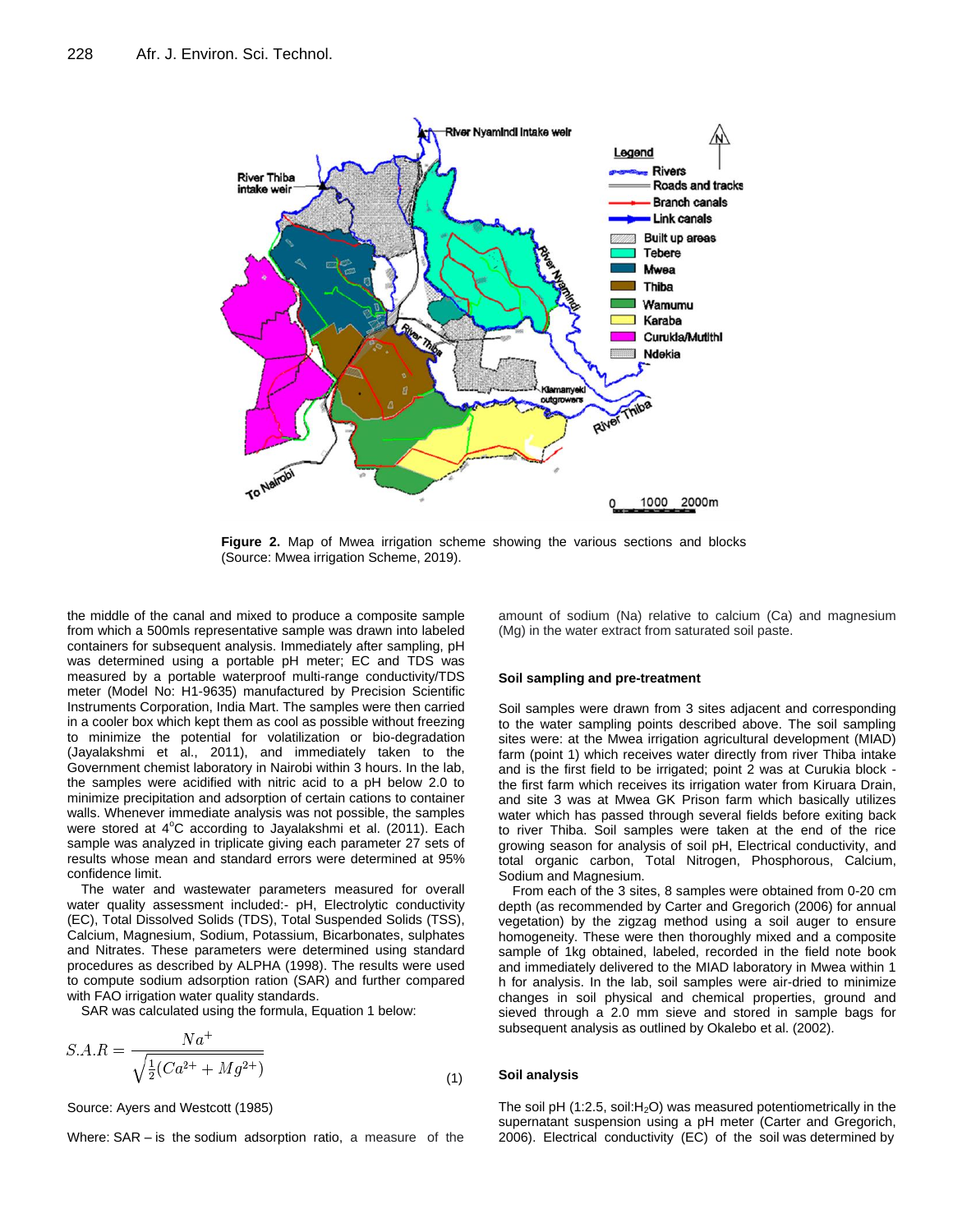using an electro-conductivity meter. Organic carbon was determined by Walkley - Black method (Schumacher, 2002) and calculated using the formula, equation 2 below.

$$
\text{OC } (\%) = 10 \frac{(B-T)}{B} \times \frac{0.003 \times 100}{wt \text{ of } soil(g)}
$$
 (2)

Where: B=volume (ml) of ferrous sulphate used for the blank titration; T=volume of ferrous sulphate used for the titration of soil sample.

# Actual organic carbon (%) = organic carbon estimated  $\times$  1.3

Organic matter  $(\%)$  = Actual carbon  $% \times 1.724$ . (1.724 is called the Van Bemmeler factor which is used because organic matter contains 58% carbon). Total nitrogen was determined by the Kjeldahl method (Carter and Gregorich, 2006). The digest solution was used for the potassium, sodium, calcium, magnesium and phosphorous determination using atomic absorption spectrophotometer (AAS) machine.

#### **Statistical analysis**

The physico-chemical laboratory results were analyzed using SAS software programme version 9.1 whereby the mean concentrations of the parameters were tested for significant variations (P<0.05) by a two-way analysis of variance (ANOVA) and further separated using Tukey's test. The means from point 2 and point 3 were then compared with FAO irrigation water quality standards.

#### **Household survey**

A structured questionnaire was developed, pre-tested by staff from KALRO Mwea and MOA Mwea East Sub-county and administered to 163 farmers. The interviews were conducted with the help of eight officers from MIS water users association.

#### **Sample size**

The sample size was estimated using the equation used by Valedes and Bamberger (1994) as:

$$
d = n^{-1/2} (c^2 pq)^{1/2}
$$
 (3)

Where: d is the precision of an estimate for a particular confidence interval with high values indicating low precision and low values indicating high precision. c is the Z-score for the selected level of confidence (in this case 95%). n is the sample size. p is the probability at which the event being measured is likely to occur and q is the probability that the event will not occur (q=1-p). Note: Though the desired precision of the estimate is half the width of the desired confidence interval (Webster, 1995) a higher value in this case was adopted because the scheme irrigators have a strong homogeneity in terms of farm and canal design characteristics; water distribution schedules; crop type; production programme and agronomic practices a case which exhibits strong internal similarity (Owilla, 2010: Webster, 1995).

The scheme has 4189 registered farmers. Using a confidence level of 95% (x=0.05), which corresponds to Z score of 1.96 and setting the d value at 0.786 and p at 0.5 (results in the highest precision) the sample size was found by substituting the values of d, c, p and q into the equation:-

$$
0.786 = n^{-1/2} (1.96)^2 (0.5) (0.5)^{1/2} = 163 \tag{4}
$$

Where n is the sample size.

#### **Sampling frame**

The scheme manager provided a list of all farmers in the scheme which comprises seven (7) sections and seventy (70) blocks. Then, systematic random sampling method was used whereby the sections were randomly numbered from one to seven. The first member listed in each block in each odd numbered section was interviewed and thereafter the 31st, 61st, 91st etc. members. Then the second member listed in each block in each even numbered section was interviewed as was the 32nd, 62nd, 92nd etc. members. The farmers' responses were categorized and tabulated. The overall sample size of 163 was apportioned to the sections of the scheme using nth value = 30 criteria as shown in Table 1. Data on rice production and irrigation water used for 2015/2016 season were collected from both original scheme tenants and farmers in the out-grower sections of the scheme.

# **RESULTS AND DISCUSSION**

## **Mwea farmers' practices**

Smallholder rice farmers' household survey found out that 88.3% of the Mwea Irrigation Scheme farmers experience water shortages during rice growing period (2016 to 17) thus indicating a slight increase from 85% reported by Muhunyu (2012).The study also found that the scheme had developed an irrigation water rationing schedule whereby only 59.5% of the smallholder farmers received irrigation water and only once per week. The rationing was due to water shortages during peak periods of rice irrigation. Despite advocating for the System of Rice Intensification (SRI) by the scheme management that could drastically reduce the quantity of irrigation water (Ndiiri et al., 2012) used by farmers, it was found that most farmers in the scheme used the conventional way of flooding paddy fields which uses a lot of water for rice growing. This is in agreement with previous findings that rice is the largest consumer of water in the agricultural sector (Ndiiri et al., 2012; Thakur et al., 2011). As a result, farmers predominantly use substitute water sources such as drainage canals, small rivers and ponds, in agreement with Rice MAPP (2016).

This study further found that 51.5% of the farmers in the Mwea Irrigation Scheme used wastewater from the paddy fields normally derived from overflows from neighbors' fields. This source is recycled via irrigation canals or through direct pumping from drainage canals. About 50.6% of the farmers who did not use the wastewater said it was not available due to the position and distance of their farms from the drainage canals. Since 68.7% of the farmers have grown paddy rice for over 10 years, it is evident that they recognize the positive role of wastewater reuse in rice production. The 48% of those who did not use wastewater had a negative feeling about it and this is supported by Githuku (2009) and USEPA (2012), who observed that "waste water reuse has not been fully accepted".

All farmers in the study area use different types of inorganic fertilizers to grow rice (Figure 3). For planting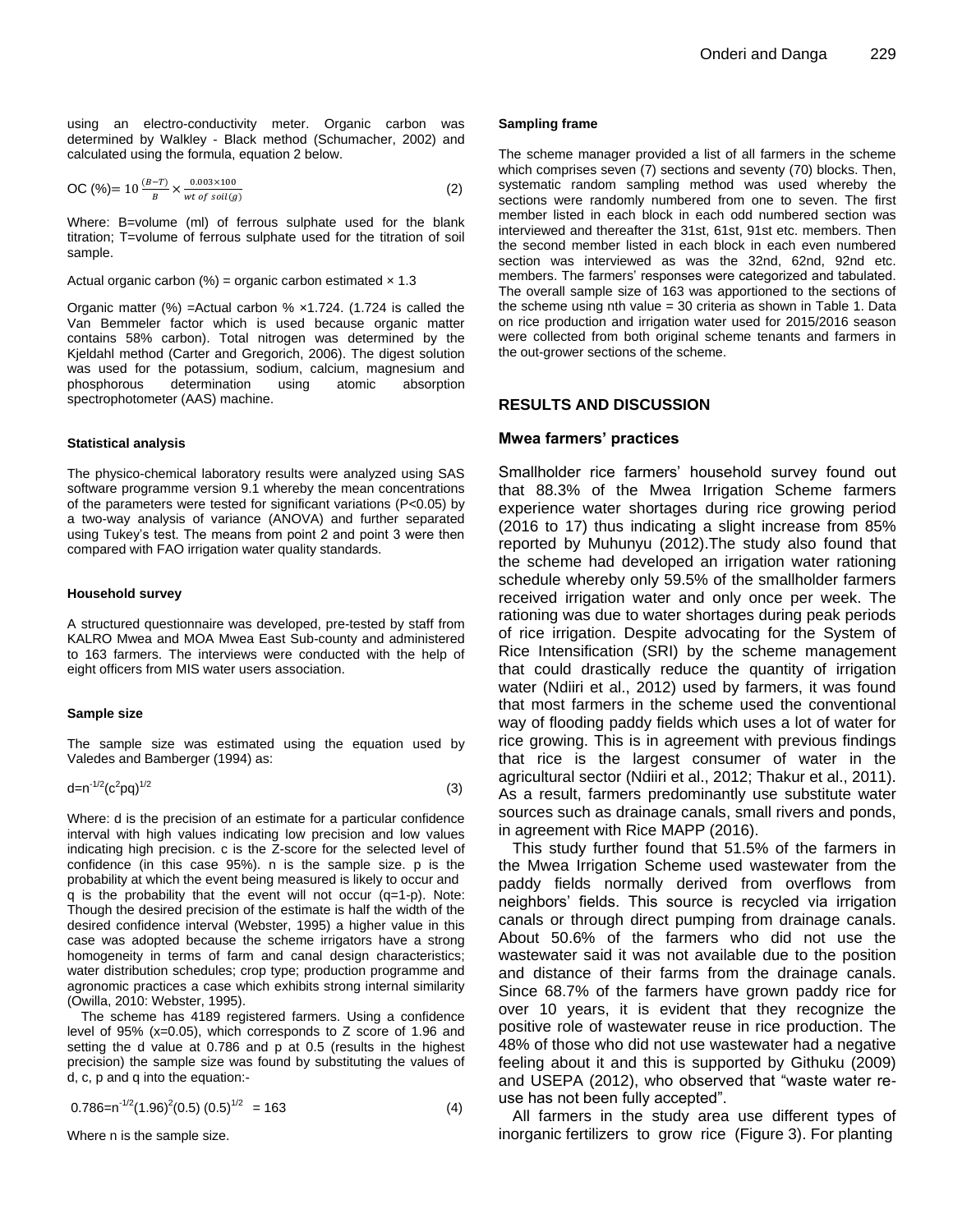| <b>Section</b> | <b>Frequency</b> | %     | Valid % | Cumulative % |
|----------------|------------------|-------|---------|--------------|
| Tebere         | 26               | 16.0  | 16.0    | 16.0         |
| Mwea           | 30               | 18.4  | 18.4    | 34.4         |
| Thiba          | 25               | 15.3  | 15.3    | 49.7         |
| Wamumu         | 26               | 16.0  | 16.0    | 65.6         |
| Karaba         | 26               | 16.0  | 16.0    | 81.6         |
| Curukia        | 20               | 12.3  | 12.3    | 93.9         |
| Kiamanyeki     | 10               | 6.1   | 6.1     | 100.0        |
| Total          | 163              | 100.0 | 100.0   |              |

**Table 1.** Number of farmers sampled per section.



**Figure 3.** Inorganic Fertilizers Applied on Rice at MIS Mwea, Kenya in 2017.

52.1% used Diammonium phosphate (DAP), 2.5% used Muriate of potash (MOP) and 31.9% used Triple superphosphate (TSP) as shown in Figure 3. However, 85.3% of the farmers applied Sulphate of Ammonia (SA) during topdressing which has potential of acidifying soils and which causes heavy calcium ion losses in the form of calcium nitrate and calcium sulphate in irrigation effluent (Afullo, 2009). This study found significantly higher usage of pesticides (herbicides 87.1%; and insecticides and fungicides at 98.8%) comparable to previous studies by Muhunyu, (2012). This has a likelihood of negatively changing the composition of water leading to increased contamination on the environment, mainly water, river and underground water masses and soils. Muhunyu (2012) further observed that the use of herbicides is not encouraged by the Public Health officers because the contaminated water drains back to the canals and rivers

and is used downstream thus posing an environmental and human health hazard in Mwea area. Therefore, there is need to use available alternatives to chemical pest control such as varietal resistance and integrated pest management (IPM) technologies in Mwea, Kenya.

The average paddy rice yield reported by farmers (Figure 4) was highest in the Karaba (K) section at 5.62 ton/ha (27.9 bags/acre; 1 standard bag equivalent to 80kg), followed by Wamumu farmers (W) at 5.46 tonnes (equivalent to 27.1 bags); Thiba (H) at 5.28 tonnes (or 26.2 bags/ acre); Curokia at 5.18 tonnes (or 25.7 bags); Mwea (M) at 5.06 (or 25.1bags); Tebere (T) at 4.90 tonnes (or 24.3 bags) and was least in Kiamanyeki at 3.19 tonnes (or 15.8 bags) of paddy rice .

The highest rice yield was 5.62 ton/ha obtained at the second wastewater re-use point 3 at Karaba section (Figure 4). This was followed by Wamumu (5.46 ton/ha)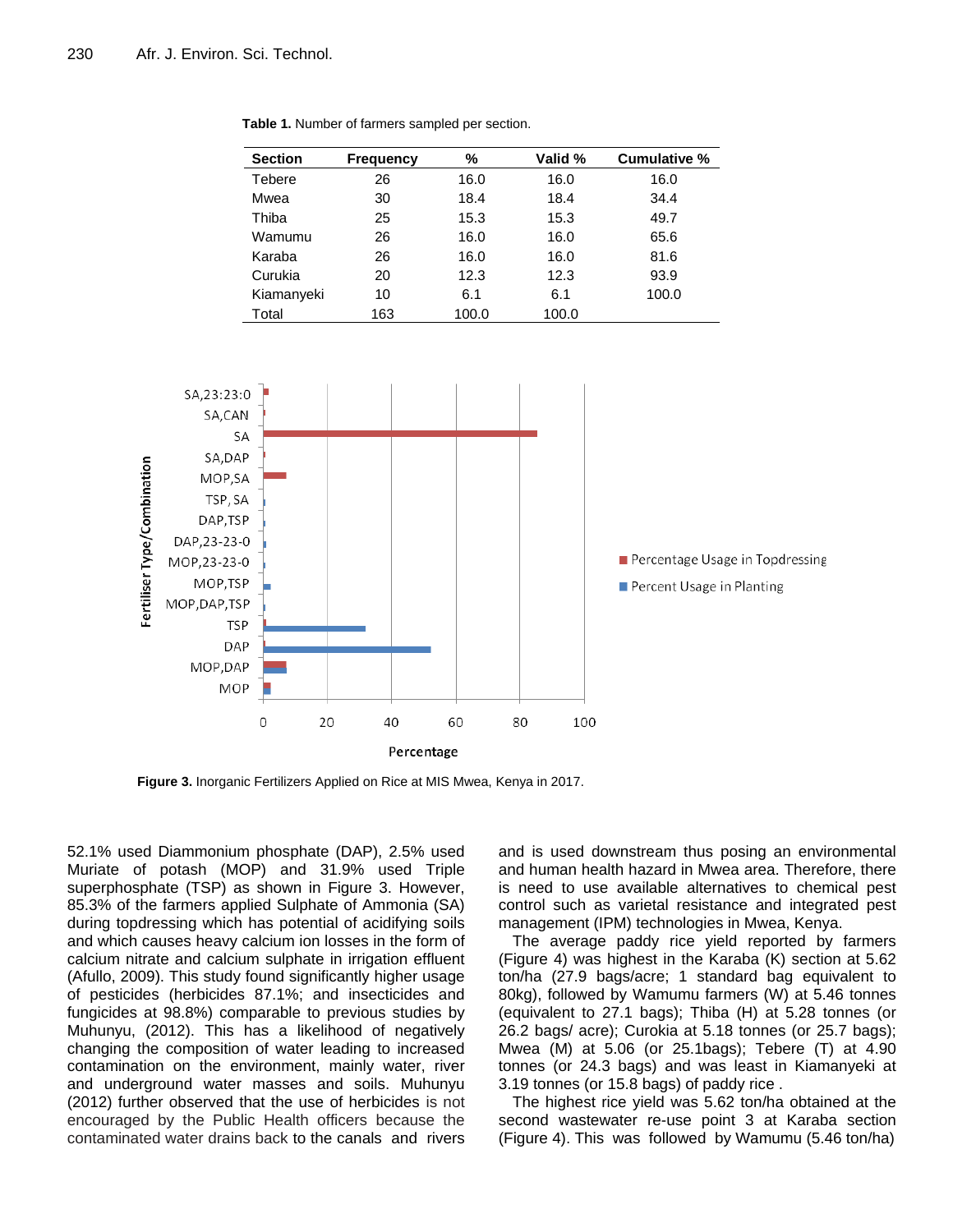

**Irrigation Water Re-Use Sections**

**Figure 4.** Rice yield at Mwea Irrigation Scheme, Kenya in 2017.

and Thiba (5.28ton/ha) sections while the least rice yield was 3.19 ton/ha obtained from Kiamanyeki in the same block using second wastewater at point 3. The second highest rice yield (5.18 ton/ha) was obtained from Curokia section (point 2 block) which was irrigated with first waste water drained from point 1 block sections of Mwea. Except for Kiamenyeki, the lowest yields were obtained from point 1 block which include Mwea (5.06 ton/ha) and Tebere (4.90 ton/ha). The highest yields obtained from point 3 sections (except for Kiamanyeki) could be explained by its location, which is at the tail end of the scheme thus utilizing irrigation water mixed with second stage wastewater, richer in nutrients drained from paddy fields irrigated with first drainage waste water. The pattern of yields increase followed the order point 3 > point 2 > point 1, corresponding to nutrients concentration increases in wastewater (Table 2) and soils (Table 4) thus suggesting that increasing concentrations of Ca, N, K and Mg nutrients in drainage wastewater (Table 2) and from associated higher soil N, P, Ca and Mg contents (Table 4) improved rice nutrition and observed high grain yields. Despite having inadequate and unreliable water supply, farmers at the Curokia out-grower section reported higher rice yields compared with those from the Mwea section, confirming that water mixed with first drainage effluents contained higher nutrient cations than fresh irrigation water directly from river Thiba inlet. Least rice yields obtained at the Kiamanyeki section can be explained by inadequate water received in this section due to its far-off position in relation to the main irrigation infrastructure. These results compare well with the optimum yield of aromatic rice varieties of 5.5 ton/ha (27.8 bags of 80kgs/acre) as given by Muhunyu (2012) for the Karaba section.

# **The physico-chemical parameters**

The results of the present study show that irrigation water pH, EC and TDS values increased from point 1 control < point 2 < point 3 (Table 2), indicating higher concentration in wastewater compared to fresh river water which served as the control. Water pH was alkaline but increase was not significant (p=0.05) indicating that the N fertilizers in residual water draining from point 2 and 3 did not alter the water pH. Values in columns followed by the same lower case letters are not significantly different (p=0.05). Point 1 represents the first drain wastewater. Point 2 was the second drain wastewater and the parenthesis show percent of the control.

The study findings indicate that salinity increased down the irrigation canals. Though these values fall within FAO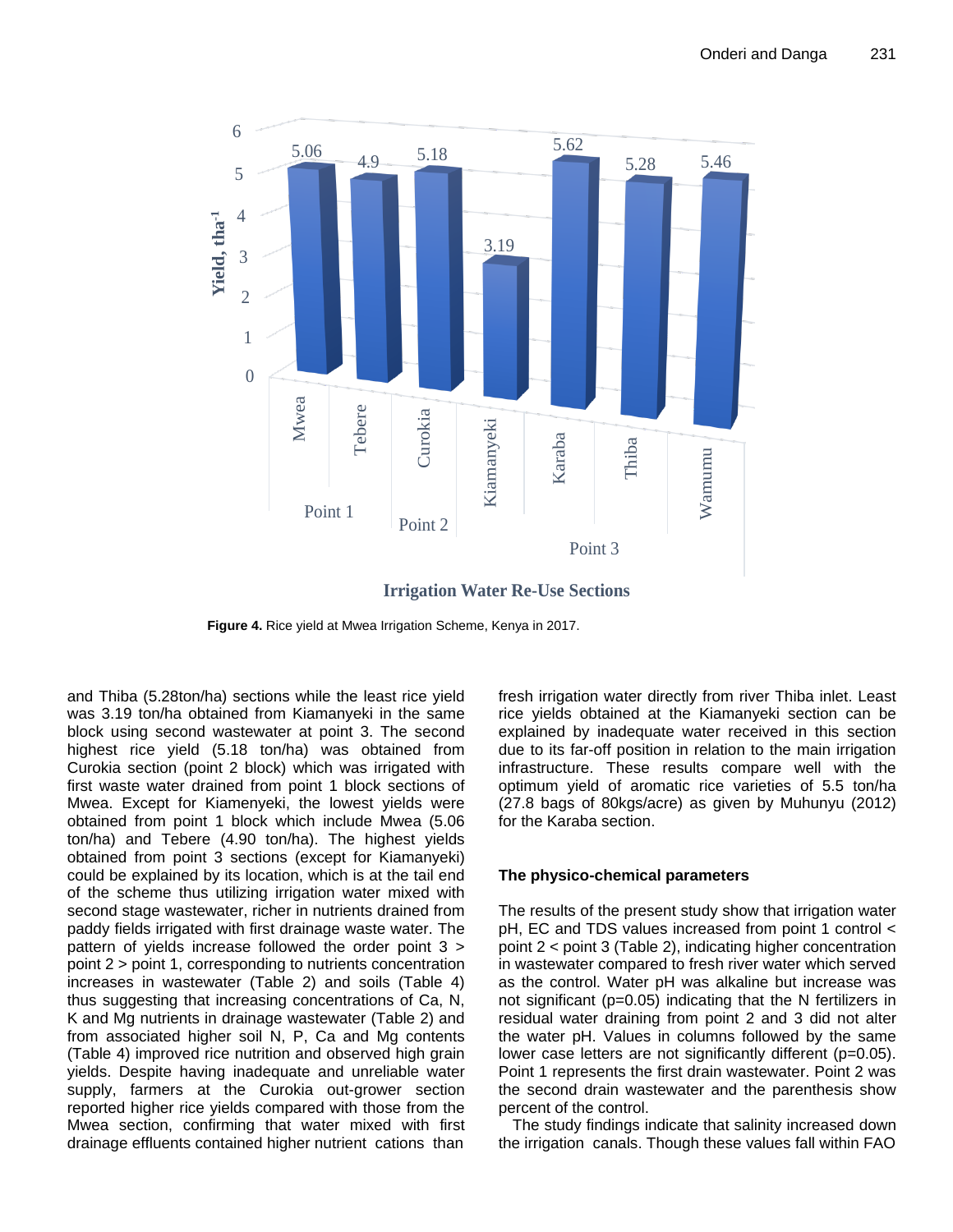|                               | <b>Physical parameter</b> |                    |                    | Cation            |               |                    | Anion                     |                  |                   |                 |            |                   |                   |                   |
|-------------------------------|---------------------------|--------------------|--------------------|-------------------|---------------|--------------------|---------------------------|------------------|-------------------|-----------------|------------|-------------------|-------------------|-------------------|
| <b>Parameter</b>              | рH                        | EC                 | TDS                | <b>TSS</b>        | $Ca2+$        | $Mg^{2+}$          | Na <sup>+</sup>           | K+               | HCO3 <sup>-</sup> | NO <sub>3</sub> | <b>SAR</b> | NO <sub>2</sub>   | Λŀ.<br>v          | SO <sub>4</sub>   |
|                               |                           | dS/m               | mg/l               | mg/l              | me/l (%)      | me/l (%)           | me/l $(%)$                | mg/l (%)         | me/i              | mq/l            | me/        | mq/               | me/l              | me/l              |
| Point 1 River Thiba (Control) | 7.26a                     | 0.05 <sup>b</sup>  | 36.8 <sup>b</sup>  | 41.3 <sup>b</sup> | 0.16c         | 0.82 <sup>b</sup>  | 0.20 <sup>b</sup>         | .23 <sup>b</sup> | $0.90^{\rm b}$    | 5.83a           | 0.31a      | 0.02a             | 0.79a             | 0.67 <sup>b</sup> |
| Point 2 Kiruara Drain         | 7.29a                     | 0.12 <sup>ab</sup> | 74.1 <sup>ab</sup> | 71 5ab            | $0.39b$ (143) | $0.99^{ab}$ (20.7) | $0.47a$ (135)             | $1.77b$ (43.9)   | .47 <sup>b</sup>  | .10ª            | 0.48a      | 0.06 <sup>8</sup> | 0.87a             | 2.36 <sup>a</sup> |
| Point 3 Thiba Main Drain      | 7.68a                     | 0.20a              | 130.7a             | 139.0a            | 0.69a(331)    | i.74ª (112)        | $0.54$ <sup>a</sup> (170) | $2.80a$ (128)    | 2.41a             | 8.05a           | 0.37a      | 0.07a             | 0.88 <sup>a</sup> | 6.87a             |

**Table 2.** The physico-chemical composition of irrigation effluents used in Mwea irrigation scheme.

recommended standards (Table 3), irrigation water should contain a minimum EC of at least 0.2dS/m or its TDS exceeding 200mg/L to prevent surface dispersion. This means that River Thiba (point 1) and Kiruara drain (point 2) waters are corrosive and tend to deplete the surface soils of their soluble salts and exchangeable cations (Onderi, 2016) and Ca is amenable to this washing (Afullo, 2009) making the effluent at Thiba Main Drain (point 3) better for use compared to River Thiba waters. This study revealed that TDS correlates positively with EC as found out by Jayalakshmi et al. (2011). Also noted was a progressive increase in the values of TSS from point 1 (41.3 mg/L) to 3 (139 mg/L) and this depended on the high number of paddy fields irrigation water sweeps through before it is discharged back to the river.

Similarly, cations and the anions concentrations followed the same trend and increased in the order of point 1 (fresh water, control) < point 2 < point 3 (Table 2). compared with the control,  $Ca^{2+}$ ,  $Mg^{2+}$ , Na<sup>+</sup> and  $K^+$  increased by 143%, 20.7%, 135%, and 43.9% respectively in the first drainage wastewater and by 331, 112%, 170 and 128% respectively in second drainage wastewater. Increase in TDS and EC was associated with increasing alkalinity (high PH) of the irrigation water as well as Calcium concentrations in water. Higher cations and anions in wastewater could be explained by continued heavy applications of inorganic fertilizers, DAP, SA and MOP for rice

production. Observations during field visits revealed that farmers used manure on their rice fields increasing soil organic matter content which is the key modifier and buffer of soil quality. In addition, continuous topdressing with sulphate of ammonia (SA) fertilizer has been shown to increase Ca losses in form of calcium nitrate and calcium sulphate in drainage water (Afullo, 2009). Moreover, in contrast, the use of organic manure observed during field visits might have buffered Ca from being lost. This finding is supported by Fenton and Conyers' (2002) who reported that very low organic matter causes calcium deficiency. Also the high pH values in the water and wastewater may have favoured calcium availability. Likewise, Analysis of variance  $(p=0.0947)$  between points 1 and 2,  $p=0.0278$ between points 1 and 3 and, p=0.0402 between points 2 and 3) indicated gradual significant increments in magnesium from point 1 (0.82 me/L) through point 3 (1.74 me/L) again reaffirming that the agro inputs used by Mwea Irrigation Scheme farmers did contribute to the substantial changes in magnesium levels. Although analysis of variance show significant differences (p=0.0096) in Na levels between River Thiba intake (point 1) and Kiruara drain (point 2), with no difference between Kiruara drain (point 2) and Thiba main drain (point 3), the overall low sodium concentrations of below 3me/L in the drainage irrigation water sources indicated that

none of the sources pose toxicity to sodium sensitive crops (Ayers and Westcot, 1994). Unlike the other cations, K<sup>+</sup> concentration in drainage wastewater at point 3 was higher than FAO recommended standard values for irrigation water (Table 3) thus indicating that the irrigation water is being enriched as it mixes with wastewater down the irrigation drains. This concur with previous work reported by James et al. (1982) that water direct from mountain sources is too low in K but irrigation water that comes by way of return flow adds considerable K to offset removal (Figure 5a and b).

The values of  $NO<sub>3</sub>$  in irrigation water showed a progressive increase from the intake at point 1 to point 2 and point 3:- as  $5.83 \text{ mg/L} < 7.10 \text{ mg/L} <$ 8.05 mg/L for point 3 respectively. These values are within FAO recommendations and statistical analysis did not show any significant difference between the three points (as p>0.05). Nevertheless, the  $NO<sub>3</sub>$  levels exiting from the scheme through Kiruara Drain, point 2 and Thiba Main Drain, point 3 need to be disposed off well for purposes of conserving the environment and avoidance of undesirable miscellaneous problems such as excessive vegetation at the expense of produce and, one of the best ways is through recycling.

Bicarbonate values for point 3 (2.41 me/L) was significantly higher compared with the control (0.90 me/L, point 1) and point 2 (1.47 me/L;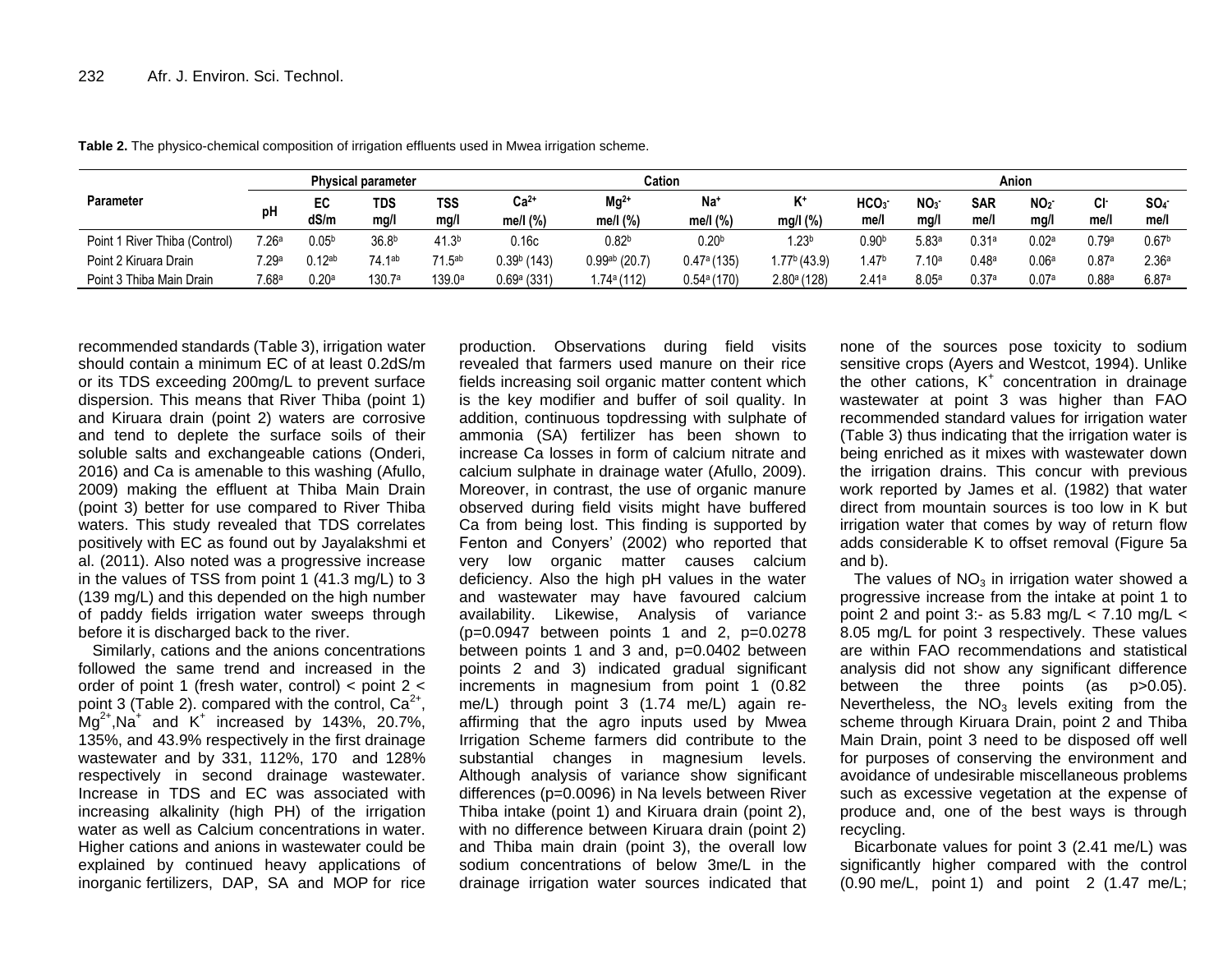| <b>Parameter</b>     | рH          | EC<br>dS/m | TDS<br>ma/l | TSS<br>ma/l              | $Ca2+$<br>me/l | $Mg^{2+}$<br>me/l | Na <sup>+</sup><br>me/l | ız+<br>mg/l | HCO <sub>3</sub><br>me/l | NO <sub>3</sub><br>ma/l | <b>SAR</b><br>me/l |
|----------------------|-------------|------------|-------------|--------------------------|----------------|-------------------|-------------------------|-------------|--------------------------|-------------------------|--------------------|
| Point 2              | 7.29        | 0.12       | 74.         | 71.5                     | 0.39           | 0.99              | 0.47                    | 1.77        | .47                      | 7.10                    | 0.48               |
| Point 3              | 7.68        | 0.20       | 130.7       | 139.0                    | 0.69           | .74               | 0.54                    | 2.80        | 2.41                     | 8.05                    | 0.37               |
| <b>FAO</b> standards | $6.0 - 8.5$ | $0 - 3$    | 0-2000      | $\overline{\phantom{0}}$ | 0-20           | 0-5               | 0-40                    | $0 - 2$     | 0-10                     | $0 - 10$                | $0 - 15$           |

**Table 3.** Comparison of Kiruara drain (Point 2) and Thiba main drain waters (Point 3) to FAO recommendations.

FAO standards (Ayers and Westcot 1985).

 $p=0.0045$ ). Point 1 and point 2 values ( $p=0.2128$ ) were not statistically different. Observed bicarbonate differences could be explained by the intensity of wastewater reuse whereby irrigation water swept through many paddy fields (farms in approx. four sections) between point 1 and point 3 compared to only a few rice fields between point 1 and point 2. These values are within FAO recommended standards (Table 3) but from previous studies, a high bicarbonate water (>2me/L) as in point 3 (2.41me/L) in the water used for flooding and growing paddy rice is reported to cause severe zinc deficiency (Mikkelson, 1983). Also high presence of bicarbonates will precipitate Ca when the soil is dry leading to an increase in Na relative to Ca causing development of thin surface crusts which impedes water infiltration and accelerates runoff. The effluent parameters were compared with FAO recommended standards as shown on Table 3.

This research found out that the quality of effluents from Mwea Irrigation Scheme fall within the FAO recommendations for irrigation water save for potassium at point 3 thus suitable for reuse in paddy rice production. Though Nitrates fall within the FAO recommendations of 0-10mg/L, Pierzynski et al. (1994), reported that the threshold for eutrophication in freshwater environments is 0.5-1.0 mg N  $L^{-1}$ . Therefore wastewater from Mwea Irrigation Scheme has a potential of contaminating receiving masses downstream and recycling of these wastewater will solve the problem.

# **Soil quality changes as affected by wastewater irrigation**

Results obtained from soil analysis at varying intensity of wastewater reuse indicate contrasting recharge and depletion effects on micronutrient and major macronutrient cations on the smallholder farms (Table 4). Whereas soil N and available P significantly accumulated in soil upon reuse of wastewater, in contrast, potassium and zinc particularly depleted in soils to a deficiency range, with increasing intensity of cultivation.

The results further show that although all major cations accumulated, all the micronutrients tested declined in soils (Table 4). Nevertheless, these results have serious implications on rice nutrition because except for potassium and zinc, all the chemical parameters tested were in adequate range for rice nutrition at site 3 soil, which was cultivated using second recycled drainage water.

The soil pH remained fairly alkaline from 7.48 to 7.59 and did not decrease as expected owing to continuous application of ammonium fertilizers in soil. This was probably due to high Ca concentration in wastewater used for irrigation, coupled with the frequent use of organic manure observed during field visits that might have buffered soil pH.

Soil total N increased from 0.182 to 0.31% at point 3, the latter being sufficient for adequate N availability in soil. Likewise, available P in soil progressively and significantly increased from 6 ppm at the control point 1 soil to 11 ppm at point 2 and finally to 30 ppm P at point 3, an increase of 400% compared with the control.

Therefore the soil N and P increased from a deficiency to sufficiency range in soils after irrigation with second category wastewater suggesting nutrient deposition and potential for fertilizer savings and economic benefits for the smallholder farmers because fertilizer inputs are expensive. Further, the increased nutrient concentrations in soil may explain the observed higher rice yields obtained by farmers in block 3 fields. With P values of 30ppm, rice farmers can do a season without application of P fertilizers hence a saving on production costs. On average, farmers apply 80kg of basal fertilizer @ Ksh. 64 per kg retail price for DAP/ TSP meaning a saving of about Ksh. 5000/- per acre can be achieved in that one season. This study results correspond with the findings of Singh and Agrawal (2012), who reported that organic carbon, total nitrogen, available phosphorous, electrical conductivity, nitrate nitrogen and ammonium nitrogen were higher in wastewater irrigated soils compared to soils irrigated using clean water.

The finding of depletion of soil K at point 3 (from 0.2 to 0.14 me%) was surprising due to farmers' regular application of muriate of potash (KCl) fertilizers for rice production. However, this observation of a negative K balance could be reinforced by a positive N and P balance found in this study and supported by the work of Magen (2008) that K deficiency normally occurs in intensively cropped areas with high levels of N and P application. Unbalanced N-P-K nutrition amongst Mwea rice farmers has been reported in this study, whereby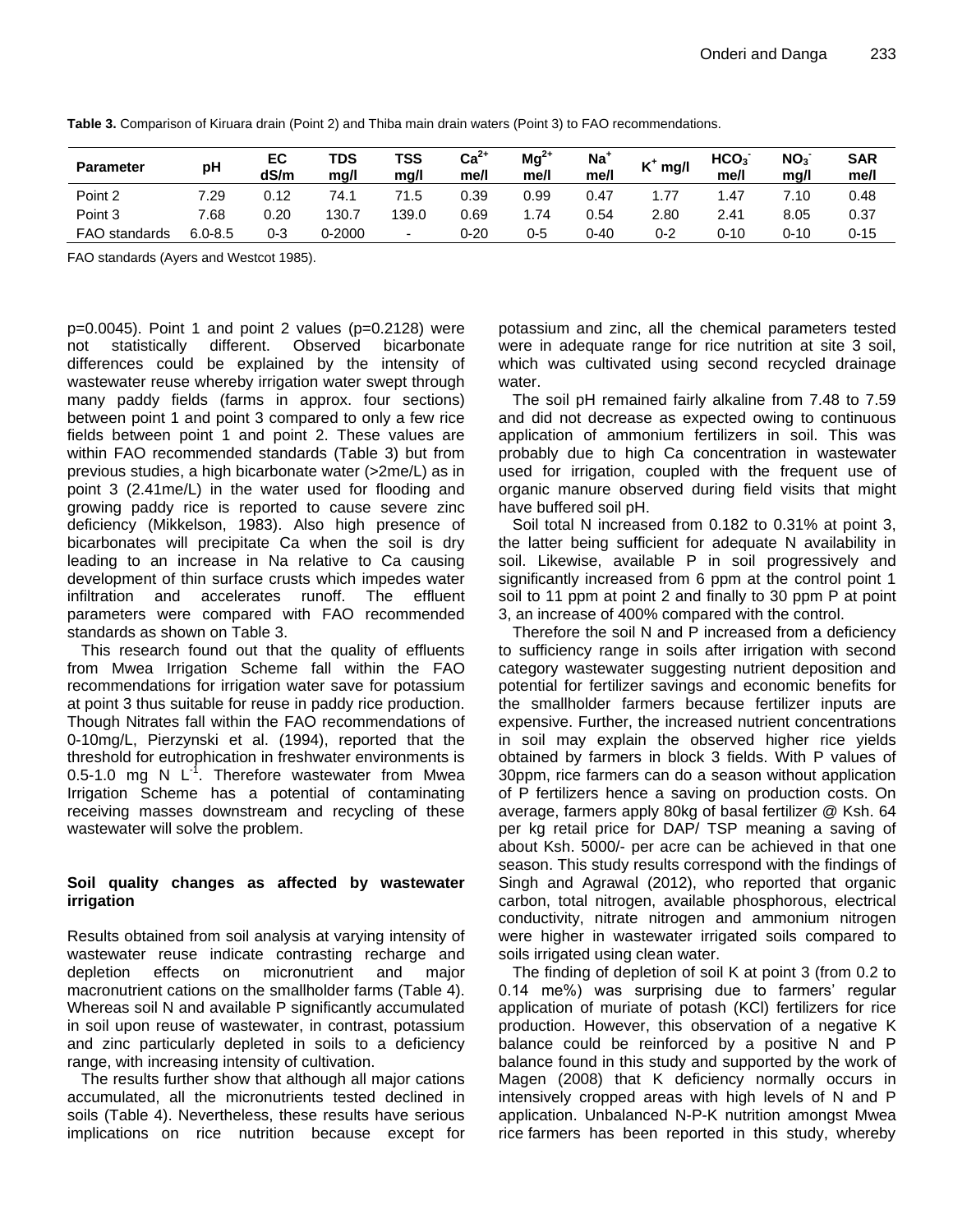

**Figure 5a.** Effect of intensity of wastewater reuse on the quality of irrigation water (as denoted by points of water intake.

Point 1, control; point 2 = drain water from only first section irrigated and point 3 = second drain water from 4 sections irrigated).



**Figure 5b.** Effect of intensity of wastewater reuse on the quality of irrigation water (as denoted by points of water intake.

Point 1, control; point 2 = drain water from first one section irrigated and point 3 = second drain water from 4 sections irrigated).

only 2.5% of the farmer respondents reported using muriate of potash (KCl, MOP) for planting rice while another 10.4% used it in combination with other fertilizer types. (sic N and P fertilizers). This coupled with high drainage and leaching losses due to high solubility of K

(Table 2) caused the negative K balance, decreased K soil fertility, and could decrease rice productivity. K fertilizer needs to be applied in adequate amounts in most irrigated rice fields. Further, reasons for a negative K balance stem mostly from farmers' lack of knowledge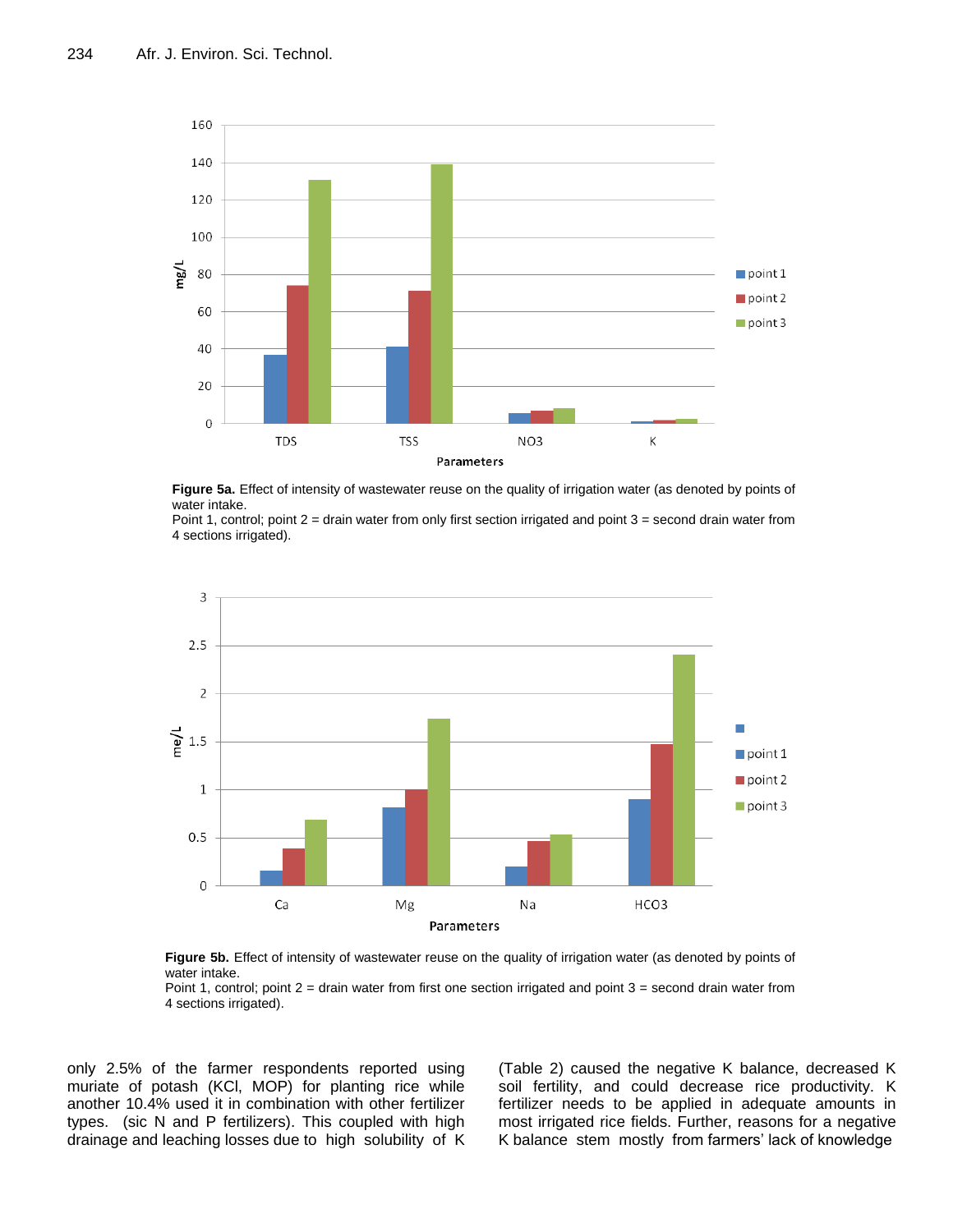|                     |        | SITE <sub>1</sub>  |        | SITE <sub>2</sub>  | SITE <sub>3</sub> |                    |  |
|---------------------|--------|--------------------|--------|--------------------|-------------------|--------------------|--|
| Soil parameter      | Value  | Class <sup>1</sup> | Value  | Class <sup>1</sup> | Value             | Class <sup>1</sup> |  |
| pH                  | 7.48   | Alkaline           | 7.71   | Alkaline           | 7.59              | Alkaline           |  |
| Total N, %          | 0.182  | Low                | 0.175  | Low                | 0.31(15.4%)       | Ideal              |  |
| Total organic C, %  | 1.54   | Adequate           | 1.49   | Adequate           | 1.86              | Adequate           |  |
| Olsen P, ppm        | 6      | Very low           | 11     | Low                | 30 (400%)         | High               |  |
| Potassium (K) me%   | 0.2    | Low                | 0.18   | Low                | 0.14              | Low                |  |
| Calcium (Ca), me%   | 12.7   | Adequate           | 6.7    | Adequate           | 14.7              | Adequate           |  |
| Magnesium (Mg), me% | 2.17   | Medium/Adequate    | 4.03   | High               | 3.69              | High               |  |
| Manganese (Mn), me% | 0.99   | Adequate           | 0.27   | Adequate           | 0.11              | Adequate           |  |
| Copper (Cu), ppm    | 3.09   | Adequate           | 3.43   | Adequate           | 1.28              | Adequate           |  |
| Iron (Fe), ppm      | 338    | Adequate           | 95.8   | Adequate           | 18.3              | Adequate           |  |
| $Zinc(Zn)$ , ppm    | 4.32   | Low                | 4.62   | Low                | 2.4               | Low                |  |
| Sodium (Na), me%    | 1.42   | Adequate           | 0.7    | Adequate           | 1.49              | Adequate           |  |
| EC mS/cm            | $\ast$ |                    | $\ast$ |                    | 0.78              | Ideal              |  |

**Table 4.** Effect of wastewater reuse on soil quality at 3 different sites at Mwea Irrigation Scheme, Kenya.

 $1$  Soil test class according to Horneck et al., 2011. \*Threshold value too low to warrant EC to be determined. Site 1- MIAD Block; Site 2 -Kiruara area; Site 3 - Prison Farm.

and socioeconomic factors (Magen, 2008).

The soil micronutrient elements decreased with cultivation at point 3, implying attendant danger of micronutrient depletion with continuous rice growing. Soil Mn, Cu, Fe and Zn all decreased at point 3 in response to increasing uptake and leaching. However, the lowest zinc values at site 3 could be explained by the high bicarbonate content in waste waters at the tail end of the scheme. This agrees with Mikkelson and Brandon (1879), that high bicarbonate water (> 2 me/l) in water used for flooding and growing paddy rice is reported to cause severe Zinc deficiency. Concentration of Iron (Fe) in soil decreased from 338 to 18.3 ppm at point 3 but this was still adequate for rice nutrition. However, in alkaline soils like in this study, Fe concentrations is low and according to Masuda et al. (2019), plants encounter Fe deficiency when grown in calcareous soil with low Fe availability.

# **Conclusion**

This study established that farmers in Mwea irrigation scheme are aware of the effects of the quality of irrigation water on rice production and that 51.5% of farmers used irrigation effluents while 50.6% of those who did not use it were located far from the drainage canals, and said the waste/drain water is recycled until it gets finished before reaching them. So they only depended on irrigation water which is often rationed or difficult to reach through irrigation canals resulting in water conflicts during times of shortages and low production of paddy rice. We found that wastewater reuse increased water availability and reduced peak period water scarcity amongst farmers. The farmers in Karaba section (point 3) had highest paddy rice production at 5.62 ton/ha which they attributed to the availability and use of irrigation water mixed with effluents draining from other sections of the scheme mainly Mwea, Thiba and Wamumu sections.

The physico-chemical quality of Mwea irrigation scheme effluents were higher than the fresh water source of river Thiba waters in  $EC, TDS, TSS, Ca<sup>2+</sup>, Mg<sup>2+</sup>, Na<sup>+</sup>,$  $K^+$  and HCO<sub>3</sub> SO<sub>4</sub><sup>2</sup>. Generally, there was a progressive increase of all parameters from Thiba intake (point 1) < Kiruara drain (point 2) < Thiba main drain (Point 3) including pH, nitrates, nitrites, chlorides and SAR but these were not statistically different . This study also found out that waste waters (effluents) from the two drainage sites of Kiruara drain and Thiba main drain are suitable for reuse in paddy rice production. The physicochemical properties of MIS effluents obtained from the two effluent drain sites fell within FAO irrigation water quality recommendations therefore reusing the effluents would increase the quantity of water available for growing rice.

It was also found that soils of site 3 which utilizes water mixed with waste water/effluents draining from other paddy fields recorded ideal soil nitrogen and phosphorous contents and higher electrical conductivity compared to other sites hence the waste water has a positive effect on the soil fertilityandproductivity.Therefore, accumulation of N and P in soils at site 3 implies that wastewater from point 3 can be used without or with reduced fertilization thus lowering the cost of producing rice.

# **Recommendations**

The authors recommend that waste water should be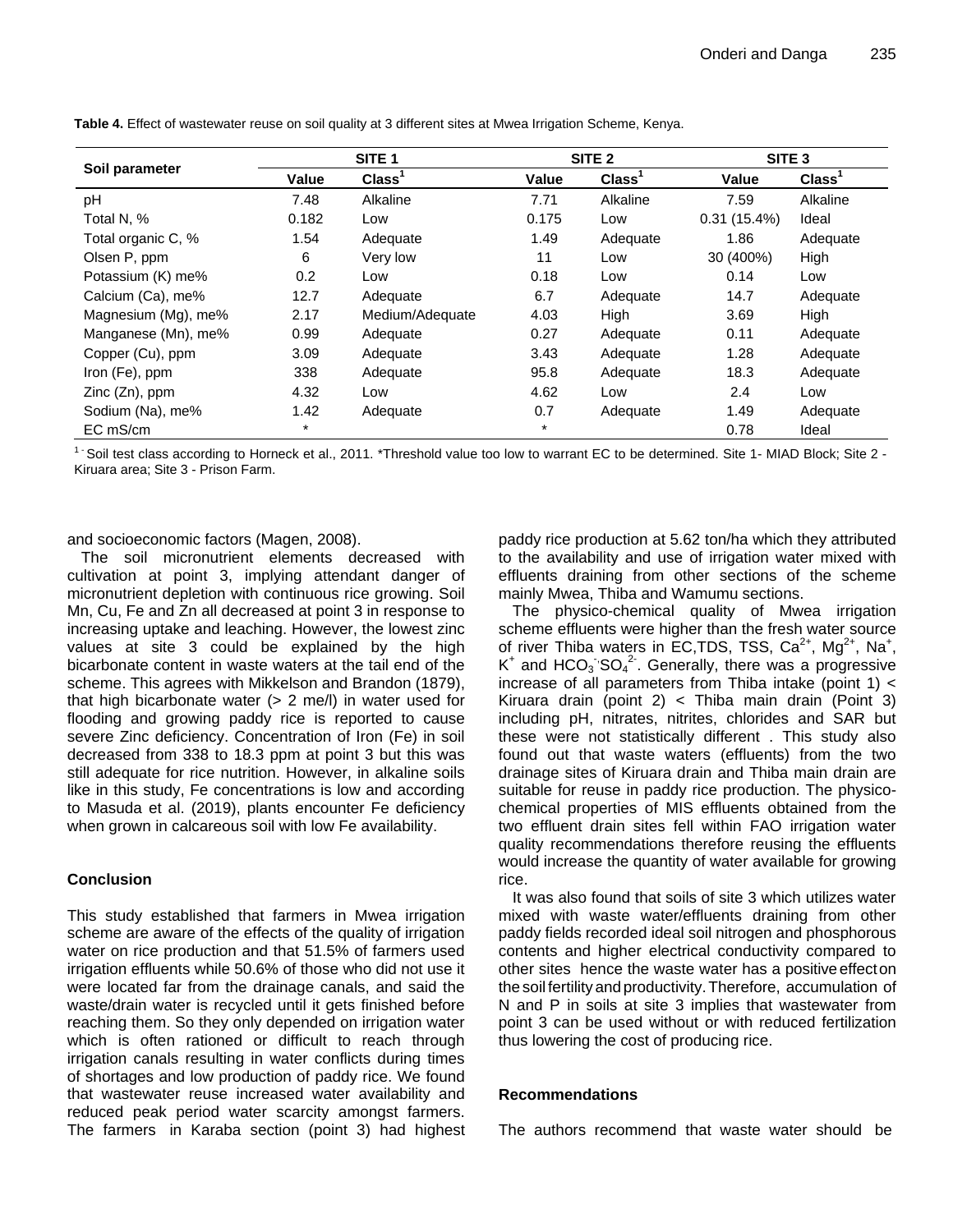reused on paddy rice production in Mwea to increase available water for irrigation, and to reduce inorganic N and P fertilizer use. Reused water should be monitored, season to season, to keep track of chemicals build-up in water. The scheme management and WUA should put up measures to harness any little waste water draining from Thiba main drain for use at the lower part of the scheme. Finally, continuous soil testing on farmers' fields irrigated with wastewater should be carried out to ascertain that there is no risk of accumulation of heavy metals.

# **CONFLICT OF INTERESTS**

The authors have not declared any conflicts of interests.

# **ACKNOWLEDGEMENT**

The authors would like to thank the staff of Ministry of agriculture, Mwea East sub-county, KALRO Mwea and NIB Mwea who generously provided useful information required for the study. They are grateful to Kenyatta University department staff and the Laboratory staff of the Government Chemist, Nairobi; MIAD, Mwea; and, NARL, Nairobi for their assistance in analyzing the experimental samples and MIS farmers and water users' association staff for assisting with household survey. We also thank the AU for partial funding of the research.

## **REFERENCES**

- Afullo OA (2009). Irrigation Suitability Assessment of Effluents from West Kano Rice Irrigation Scheme. Ethiopian Journal of Environmental Studies and Management 2(2).
- Akinbile CO, Abd El-latif KM, Abdullah R, Yusoff MS (2011). Rice Production and Water use Efficiency for Self-sufficiency in Malaysia: A Review. Trends in Applied Sciences Research 6(10):1127-1140.
- APHA AWWA WEF (2005). Standard methods for the examination of water and wastewater. American Public Health Association (APHA), American Water Works Association (AWWA) and Water Environment Federation (WEF). P 1368. Supplement to the  $21^{st}$  Edition, Alexandria, USA
- Atera AE, Onyancha FN, Majiwa EBO (2018). Production and marketing of rice in Kenya: Challenges and opportunities. Journal of Development and Agricultural Economics 10(3):64-70.
- Ayers RS, Westcott DW (1985*).* Water Quality for agriculture, Food and Agricultural Organisation of the United Nations, FAO Irrigation and Drainage, Paper 29, Rome, Italy
- Ayers RS, Westcott DW (1994). Water Quality for agriculture, Food and Agricultural Organisation of the United Nations, FAO Irrigation and Drainage, Paper 29, Rome, Italy.
- Bigas H (Ed.), (2012). The Global Water Crisis: Addressing an urgent security issue. Paper for the InterAction council, 2011-2012. Hamilton, Canada: UNU-INWEH.
- Carter MR, Gregorich EG. (2006). Soil Sampling and Methods of Analysis. Taylor & Francis Group, LLC. Canada.
- Dong DP, Watanabe T (2017). Municipal Wastewater Irrigation for Rice Cultivation. In Current Perspective on Irrigation and Drainage. IntechOpen.
- Food and Agriculture Organization (FAO) (2017). Water for Sustainable Food and Agriculture A report produced for the G20 Presidency of Germany Water for Sustainable Food and Agriculture A report produced for the G20 Presidency of Germany Food and Agriculture

Organization of the United Nations Rome, 2017

- Fenton G, Conyers M (2002). Interpreting Soil Tests for Calcium, Magnesium and Ca:Mg Ratios. New South Wales Department of Agriculture, Wagga Wagga Agric. Institute, NSW. Leaflet 7, September, 2002
- Githuku C (2009). Assessment of the Environmental Risks of Wastewater reuse in Urban and Peri-urban Agriculture in Nairobi. MSc Thesis, JKUAT.
- Hettiarachchi H, Ardakanian R (2016). Safe Use Of Wastewater In Agriculture: Good Practice Examples. UNU-FLORES.
- Hussain I, Raschid L, Hanjra MA, Marikar F, van der Hoek W (2002). Wastewater use in agriculture: Review of impacts and methodological issues in valuing impacts. (With an extended list of bibliographical references*)*. Working Paper 37. Colombo, Sri Lanka: International Water Management Institute.
- International Rice Research Institute (2018). IRRI in Kenya. Legal notice @IRRI, 2018.
- Jacob BG, Shililu J, Muturi EJ, Mwangangi JM, Muriu S, Funes J, Githure J, Regens JL, Novak RJ (2006). Spatially targeting Culex quinquefasciatus aquatic habitats on modified land cover for implementing an Integrated Vector Management (IVM) program in three villages within the Mwea Rice Scheme, Kenya. International Journal of Health Geographics 5(18).
- James DW; Hanks RJ, Jurinak JJ (1982). Modern Irrigated Soils, Department of Soil Science and Biometeorology Utah State University.A Wiley-Interscience Publication.
- Jayalakshmi V, Lakshmi N, Charya MS, (2011). Assessment of Physico-Chemical Parameters of Water and Waste Waters in and Around Vijayawada. International Journal of Research in Pharmaceutical and Biomedical Sciences 2(3).
- Kuria JNG (2004). An economic analysis of rice Production in mwea irrigation scheme. MSc Thesis, University of NAIROBI Library.
- Magen H (2008). Balanced Crop Nutrition: Fertilizing for Crop and Food Quality. Turkish Journal of Agriculture and Forestry 32(3):183-193.
- Masuda H, Aung MS, Kobayashi T, Hamada T, .Nishizawa NK (2019). Enhancement of Iron Acquisition in Rice by the Mugineic Acid Synthase Gene With Ferric Iron Reductase Gene and OsIRO2 Confers Tolerance in Submerged and Nonsubmerged Calcareous Soils Front. Plant Science Available at: https://doi.org/10.3389/fpls.2019.01179.
- Mikkelson DS, Brandon DM (1879). Diagnosis of zinc deficiency in rice. *In*: Soil and Plant Tissue Testing, University of California, Division of Agricultural Science Bull.
- Muhunyu JG (2012). Is doubling rice production in Kenya by 2018 achievable? Journal of Development in Sustainable Agriculture 7(1):46-54.
- National Rice Development Strategy (2008-2018) (2014). National Rice Development Strategy-2, 2019-2030. GoK, State Department of Crops, Ministry Agriculture, Livestock, Fisheries and Cooperatives. Nairobi, KenyaSRI.
- Ndiiri JA, Mati BM, Home PG, Odongo B, Uphoff N (2012). Comparison of water savings of paddy rice under System of Rice Intensification () growing rice in Mwea, Kenya. International Journal of Current Research and Review 4(6):63-73.
- National Irrigation Authority (NIA) (2020). National Irrigation Authority newsletter, Mwea Irrigation Scheme, Kenya.
- Nyomora AM (2015). Effect of treated domestic wastewater as source of irrigation water and nutrients on rice performance in Morogoro, Tanzania. Journal of Environment and Waste Management 2(2):47- 55.
- Okalebo JR, Gathua KW, Woomer PC (2002). Laboratory methods of soil and plant analysis: A working manual. TSBF Programme, Nairobi pp. 36-37.
- Onderi JN (2016). Suitability assessment of effluents from mwea irrigation scheme for reuse in irrigation for rice production, Kirinyaga County, Kenya. Msc Thesis, Kenyatta University.
- Ortega‐Larroceaa MP, Siebe C, Bécard G, Méndez I, Webster R (2001). Impact of a century of wastewater irrigation on the abundance of arbuscular mycorrhizal spores in the soil of the Mezquital Valley of Mexico. Applied Soil Ecology 16(2):149-157.
- Owilla BPO (2010). Analysis of Economic Efficiency of Irrigation- Water Use in Mwea Irrigation Scheme, Unpublished MSc Thesis, Kenyatta